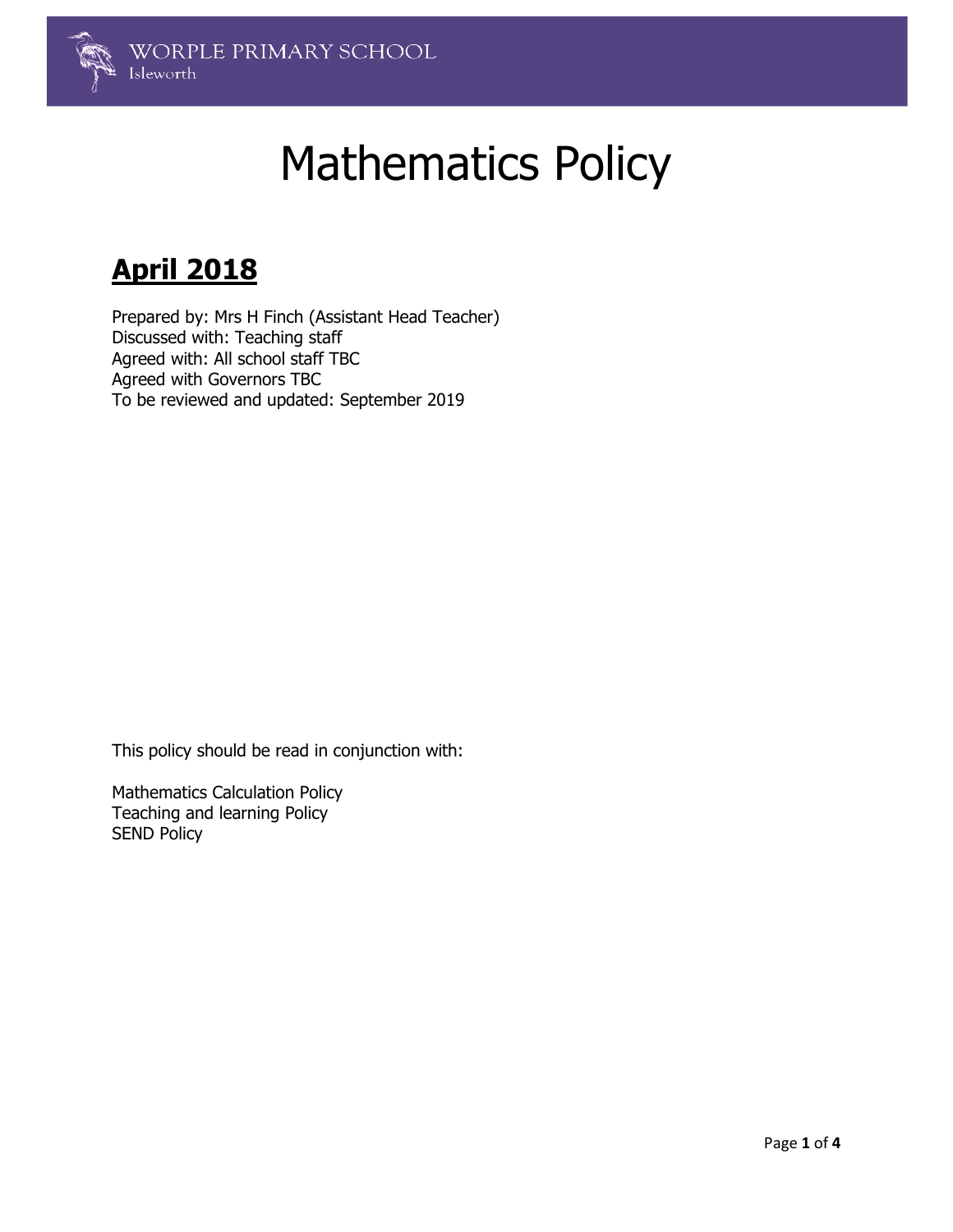

# **Introduction**

At Worple Primary school we value every pupil and the contribution they have to make. As a result we aim to ensure that every child achieves success and that all are enabled to develop their skills in accordance with their level of ability. Mathematics is both a key skill within school, and a life skill to be utilised throughout every person's day to day experiences.

# **The Rationale**

Mathematics is a tool for everyday life. It is a whole network of concepts and relationships which provide a way of viewing and making sense of the world. It is used to analyse and communicate information and ideas and to tackle a range of real life problems. In addition, it equips pupils with a powerful set of tools to understand and change the world. These tools include logical reasoning, problem- solving skills and the ability to think in abstract ways.

The National Curriculum for Mathematics (2014) describes in detail what pupils must learn in each year group. Combined with our Calculation Policy, this ensures continuity, progression and high expectations for attainment in mathematics. It is vital that a positive attitude towards mathematics is encouraged amongst all of our pupils in order to foster confidence and achievement in a skill that is essential in our society. At Worple we use the National Curriculum for Mathematics (2014) as the basis of our mathematics programme. We are committed to ensuring that all pupils achieve the fundamental key concepts of mathematics, appropriate for their age group, to ensure they make genuine progress and avoid gaps in their understanding which could provide barriers to learning as they move through education. Assessment for Learning, an emphasis on investigation, problem solving, the development of mathematical thinking and development of teacher subject knowledge are therefore essential components of the Worple approach to this subject.

# **The Aims**

- To foster a positive attitude and enthusiasm for mathematics
- To develop the ability to think clearly and logically, with confidence, flexibility and independence of thought
- To develop a deeper understanding of mathematics through a process of enquiry and investigation
- To develop the ability to apply knowledge, skills and ideas in real life contexts outside the classroom, and become aware of the uses of mathematics in the wider world
- To develop the ability to use mathematics as a means of communicating ideas
- To develop an ability and inclination to work both alone and cooperatively to solve mathematical problems
- To develop personal qualities such as perseverance, independent thinking, cooperation and self-confidence through a sense of achievement and success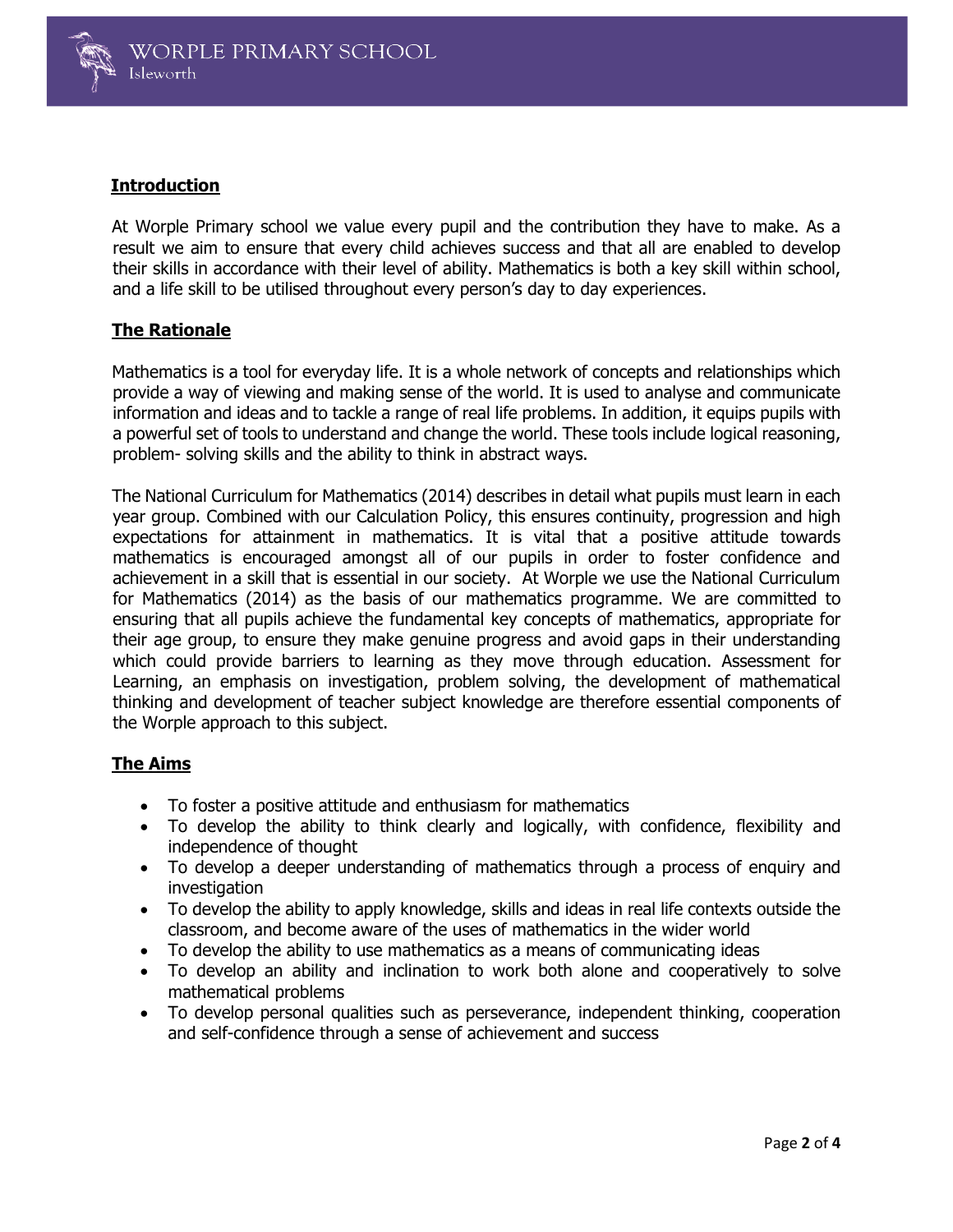

# **Principles of Teaching and Learning**

The school uses a variety of teaching and learning styles in mathematics lessons. The large majority of pupils progress through the curriculum content at the same pace. Differentiation is achieved through detailed planning (depth of knowledge), group and individual support and interventions (by teachers and teaching assistants).

The questioning and scaffolding individual pupils receive in class as they work through problems will differ and pupils who grasp concepts rapidly are challenged through more demanding problems which deepen their knowledge further. Lessons are planned based upon on evidence from observations of pupils in class.

#### **Assessment**

This section details the various assessment methods and practices used at Worple through which we ensure that children are making appropriate progress and that the activities they take part in are suitably matched to their ability and level of development.

#### **Formative Assessment (AfL)**

Assessment is an integral and continuous part of the teaching and learning process at Worple and much of it is done informally as part of each teacher's day to day work. Teachers integrate the use of formative assessment strategies such as: effective questioning, clear learning objectives, the use of success criteria, effective feedback and response in their teaching and marking and observing children participating in activities. Findings from these types of assessment are used to inform future planning.

#### **Summative Assessment**

More formal methods are used to determine the levels of achievement of children at various times during the school year. We use termly assessments as a way of recording children's progress in objectives covered across that specific term. At Worple we use the Hounslow Assessment Framework (HAF) and class tracking sheets to record pupil's progress. This is updated after a unit of study or an assessment has been undertaken.

In Years 2 and 6 the pupils will also undertake SATs tests in the summer term.

# **Early Years Foundation Stage (EYFS)**

Mathematics within the EYFS is developed through purposeful, play based experiences and will be represented throughout the indoor and outdoor provision. The learning will be based on pupils' interests and schemas or current themes and will focus on the expectations from Development Matters / Early Years Outcomes. As the pupils progress through, more focus is placed on representing their mathematical knowledge through more formal experiences. Pupils will be encouraged to record their mathematical thinking when ready and this will increase throughout the year.